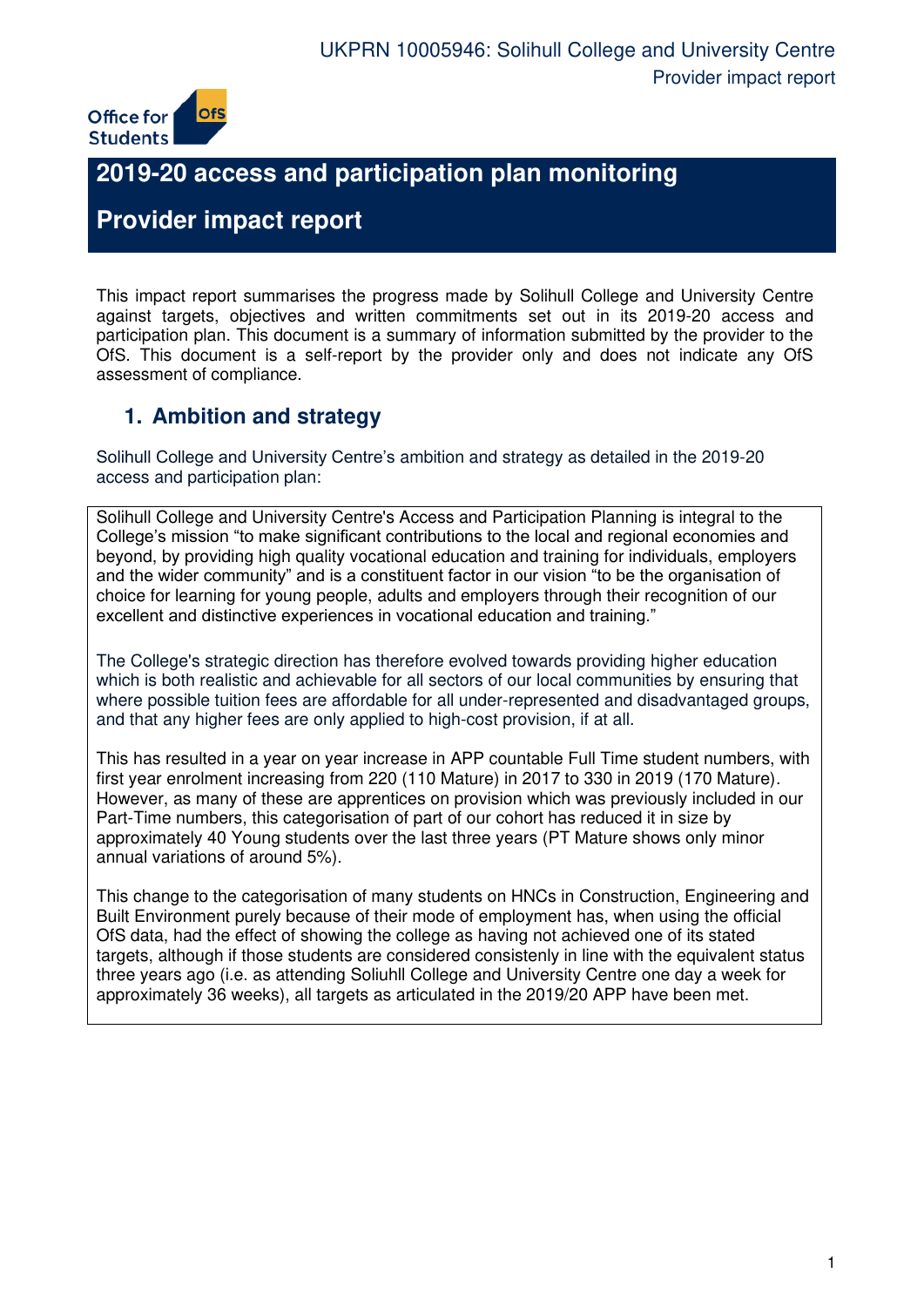#### Provider impact report

As our 2019/20 plan states, the college's Higher Education Programmes have been developed with the intention of providing educational, professional and academic opportunities which are accessible to all members of the local community and in particular to those from disadvantaged areas and non-traditional backgrounds, with our annual cohort analysis consistently identifying around 50% of the total HE student body to be from at least one of the following categories:

- lower socio-economic groups,
- families where there is no tradition of higher education,
- low participation neighbourhoods,
- minority ethnic groups,
- individuals with caring responsibilities for children/adult dependents,
- adult returners.
- work-based learners including Higher and Degree Apprentices

We are therefore confident that our on-going commitment to keep course fees as low as possible, raise the aspirations of college leavers and returners to study locally, and provide support for all HE students. Our Access Planning is approximately only a third of our total HE curriculum offer, but our annually increasing Apprenticeship provision is reducing this proportion while conversley improving the college's student numbers from under-represented groups). We will continue our success rates across multiple Widening Participation demographics without the need to specifically target certain groups, especially since reporting numbers are so low, however our internal performance evalutions in 2017/18 identified White Males from low POLAR3 regions (the classification grouping used at the time the plan was written), and Part Time students from low income families as priority targets for support in 2019/20, both of which benefit from Solihull College and University Centre's move towards delivering programmes for apprentices.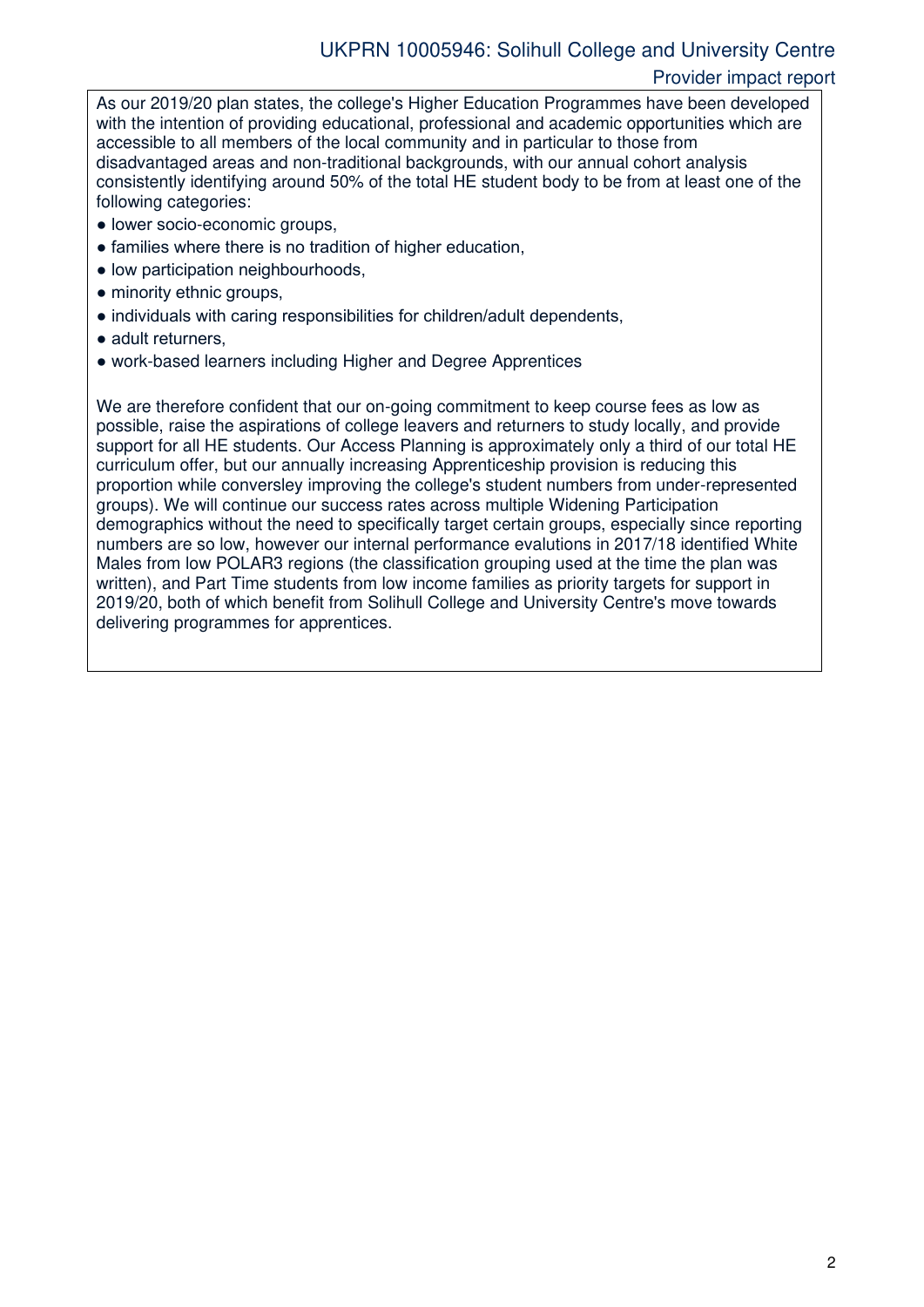## UKPRN 10005946: Solihull College and University Centre Provider impact report

### **2. Self-assessment of targets**

The tables that follow provide a self-assessment by Solihull College and University Centre of progress against the targets approved in its 2019-20 access and participation plan.

Please note the tables contain only a summary of target milestones approved in 2019-20 access and participation plans. Full information can be found in Table 8a - statistical targets and milestones and Table 8b -**Other milestones and targets** of Solihull College and University Centre's 2019-20 [access and participation plan.](https://www.officeforstudents.org.uk/advice-and-guidance/the-register/search-for-access-and-participation-plans/#/AccessPlans/)

Any optional commentary provided against the targets is given in [Annex B.](#page-7-0)

#### <span id="page-2-0"></span>**Statistical targets and milestones**

| Reference<br><b>Number</b><br>(lifecycle)<br>stage) | <b>Description</b>                                                                                                                                                                                                                                                                   | <b>Baseline</b><br>year | <b>Baseline data</b> | 2018-19 milestone | 2019-20 milestone | <b>Units of</b><br>target | <b>Comparison</b><br>year | <b>Actual</b><br>performance<br>in comparison<br>year | <b>Target self-</b><br>assessment |
|-----------------------------------------------------|--------------------------------------------------------------------------------------------------------------------------------------------------------------------------------------------------------------------------------------------------------------------------------------|-------------------------|----------------------|-------------------|-------------------|---------------------------|---------------------------|-------------------------------------------------------|-----------------------------------|
| T16a_01<br>(Access)                                 | The College is committed to<br>removing the barriers for mature<br>students accessing HE and has set<br>a target to increase their<br>recruitment, and as part of this<br>strategy has increased the amount<br>of financial support available to low<br>income backgrounds from 2018 | 2016-17                 | 208                  | 216               | 216               | Headcount                 | 2019-20                   | 220                                                   | Expected<br>progress              |
| $\overline{1}16a_02$<br>(Access)                    | As above                                                                                                                                                                                                                                                                             | 2016-17                 | 201                  | 220               | 220               | Headcount                 | 2019-20                   | 217                                                   | Expected<br>progress              |
| T16a_03<br>(Progression)                            | Changes to curriculum content to<br>suit employer needs as highlighted<br>in 2016 QAA Review                                                                                                                                                                                         | 2016-17                 | 91%                  | 93%               | 93%               | Percentage                | 2019-20                   | 93                                                    | Expected<br>progress              |
| T <sub>16a_04</sub><br>(Progression)                | Outreach to North Solihull & inner<br>city Birmingham                                                                                                                                                                                                                                | 2016-17                 | 74                   | 80                | 80                | Headcount                 | 2019-20                   | 80                                                    | Expected<br>progress              |
| T16a_05<br>(Student<br>success)                     | Support measures targetted at<br>early intervention                                                                                                                                                                                                                                  | 2016-17                 | 89%                  | 91%               | 91%               | Percentage                | 2019-20                   | 91                                                    | Expected<br>progress              |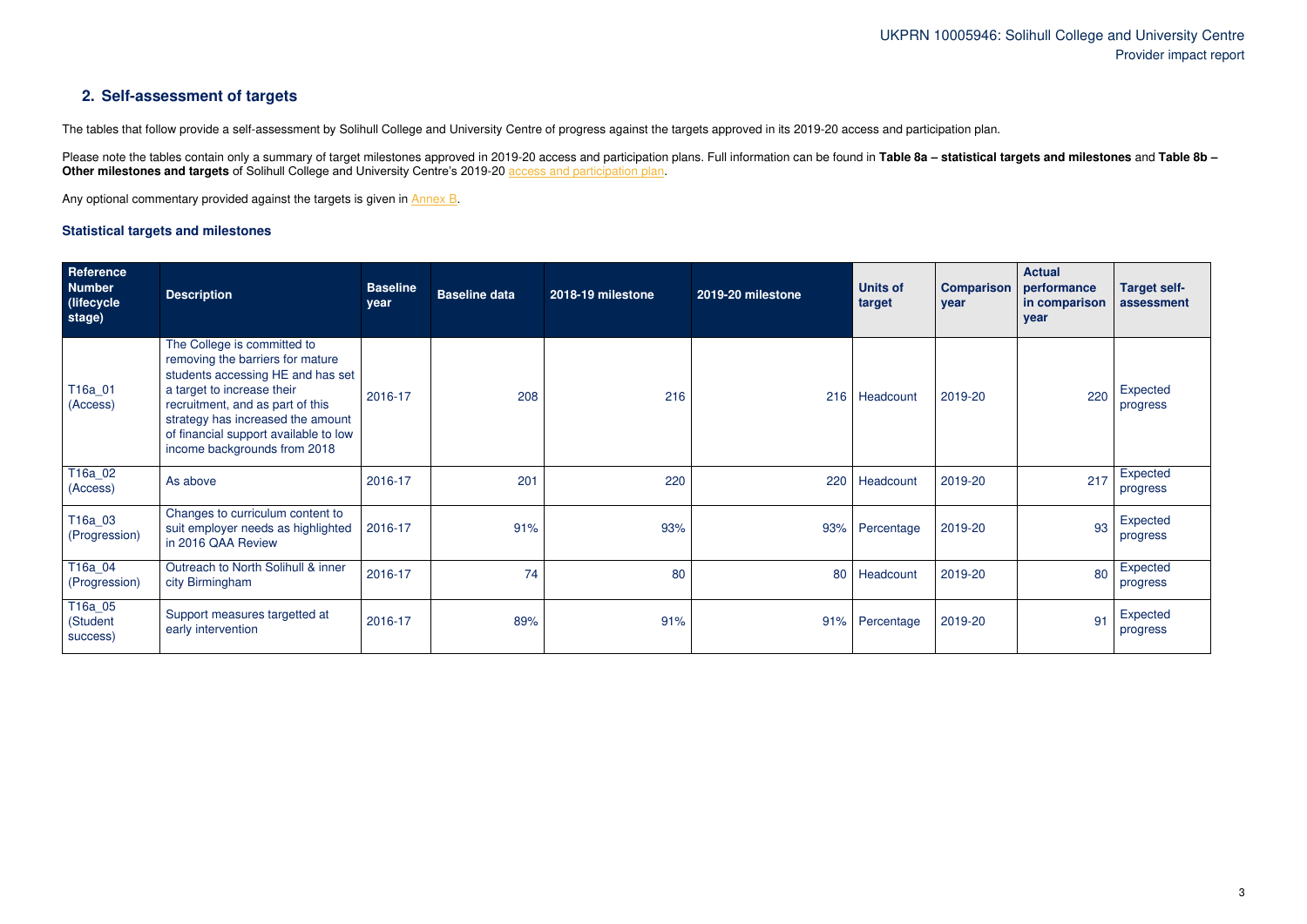# UKPRN 10005946: Solihull College and University Centre Provider impact report

# **Other milestones and targets**

| Reference<br><b>Number</b><br>(lifecycle)<br>stage) | <b>Description</b>                                                                                    | <b>Baseline</b><br>year | <b>Baseline data</b> | 2018-19 milestone | 2019-20 milestone | <b>Units of</b><br>target | <b>Comparison</b><br>year | <b>Actual</b><br>performance<br>in comparison assessment<br>year | <b>Target self-</b>  |
|-----------------------------------------------------|-------------------------------------------------------------------------------------------------------|-------------------------|----------------------|-------------------|-------------------|---------------------------|---------------------------|------------------------------------------------------------------|----------------------|
| T16b_01<br>(Access)                                 | "Buddy" system where curent HE<br>students are paired with (pupils<br>from) the schools they attended | 2017-18                 |                      |                   |                   | 9 Headcount               | 2019-20                   |                                                                  | Expected<br>progress |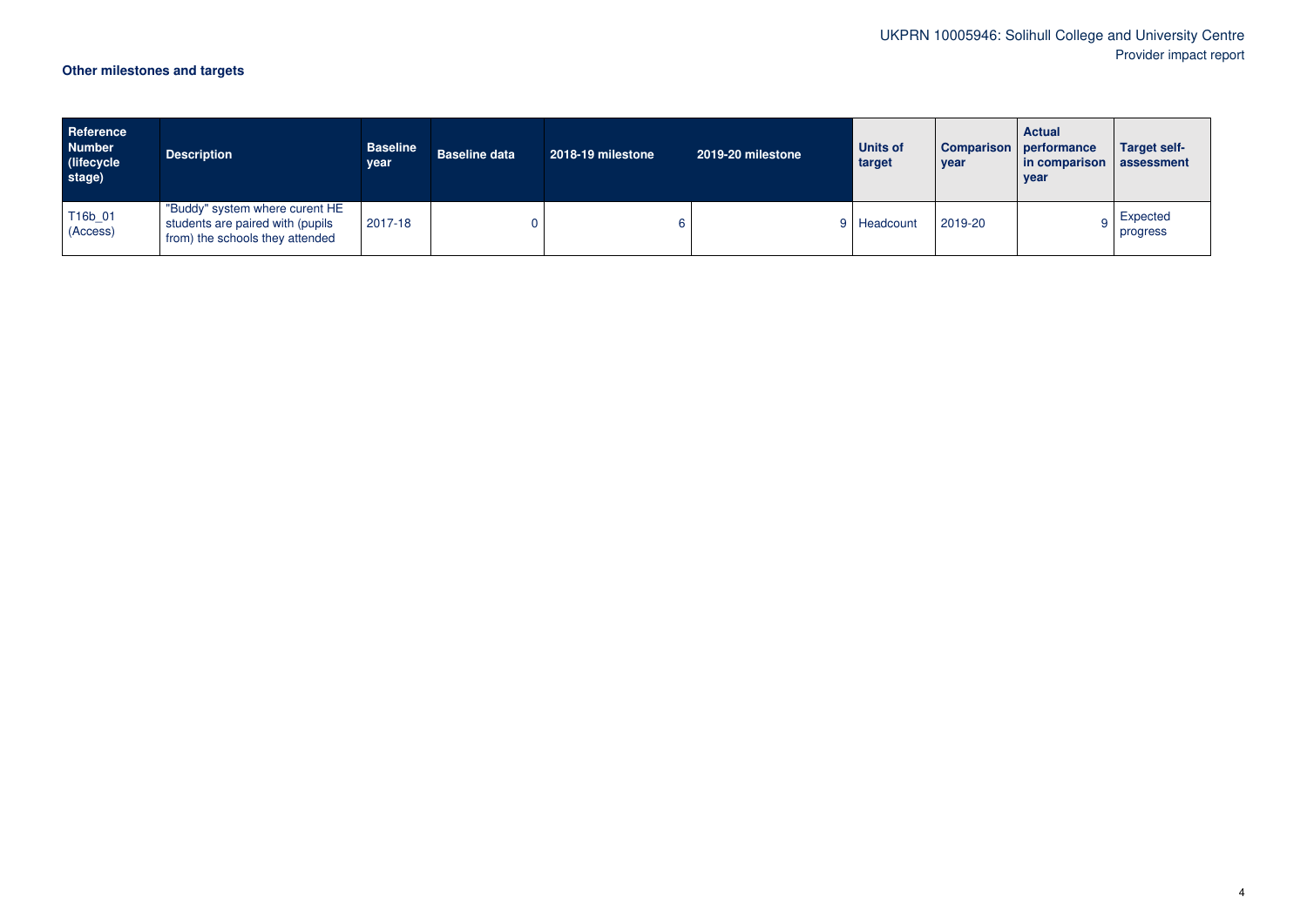#### **3. Investment commitments**

#### **3.1. Access and participation investment for the last audited year**

Please note that some differences in predicted vs actual spend may be due to reporting differences between academic and financial years.

| <b>Financial year</b>    | 2019-20             |                    |                  |  |  |  |
|--------------------------|---------------------|--------------------|------------------|--|--|--|
|                          | Predicted spend (£) | Actual spend $(E)$ | Difference (ppt) |  |  |  |
| <b>Access investment</b> | £10,000.00          | £10,000.00         | $0\%$            |  |  |  |
| <b>Financial Support</b> | £85,250.00          | £85,250.00         | $0\%$            |  |  |  |

#### **4. Action plan**

Where progress was less than expected Solihull College and University Centre has made the following commitments to increase the rate of progress against their targets.

No data was returned for this section in Solihull College and University Centre's monitoring return submission.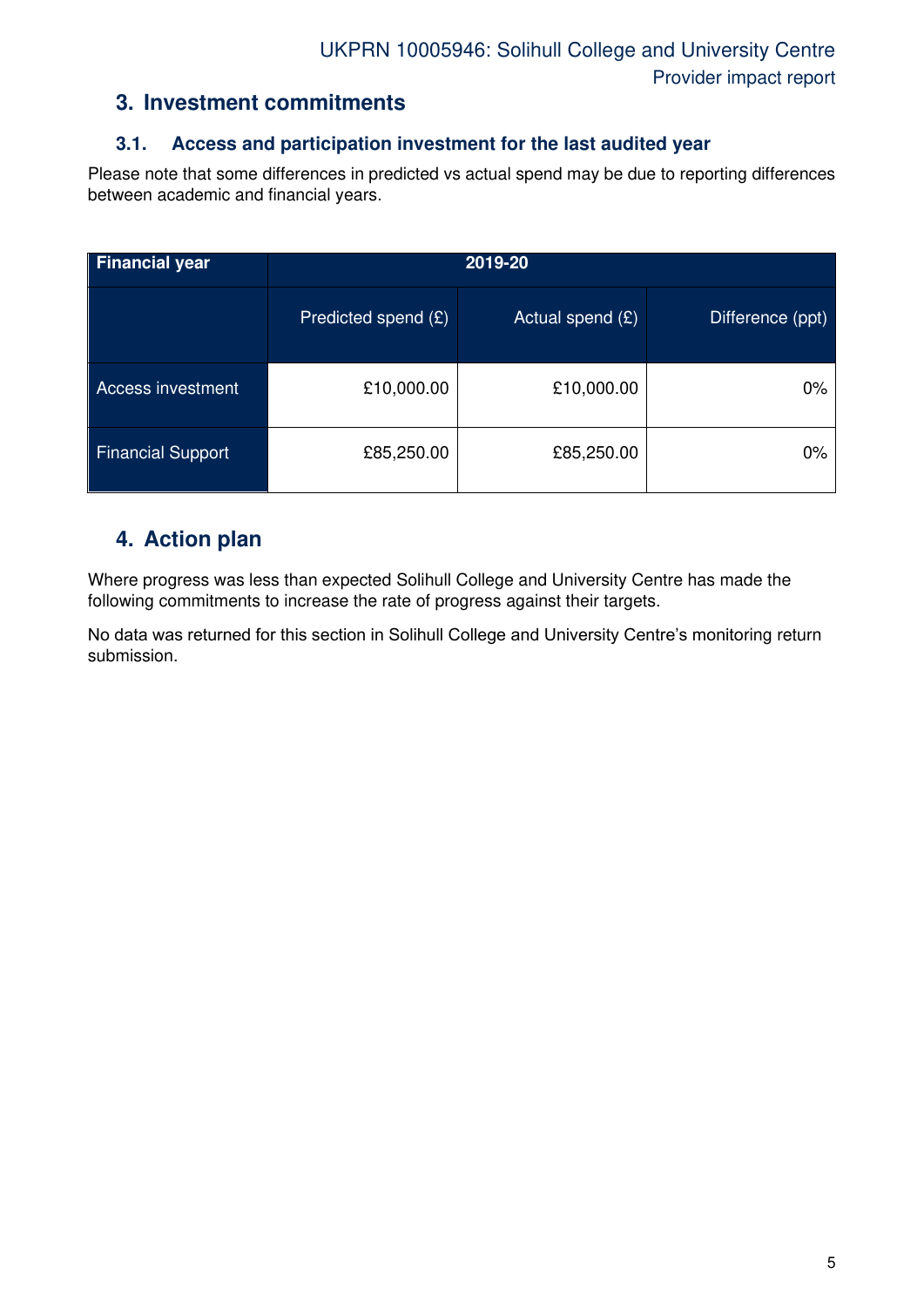# **5. Confirmation**

Solihull College and University Centre confirms that:

| Student engagement                                                                                                                                                                                                                                               |  |  |  |  |  |
|------------------------------------------------------------------------------------------------------------------------------------------------------------------------------------------------------------------------------------------------------------------|--|--|--|--|--|
| Have you worked with your students to help them complete the access and participation plan<br>monitoring student submission?                                                                                                                                     |  |  |  |  |  |
| Yes                                                                                                                                                                                                                                                              |  |  |  |  |  |
| Have you engaged with your student body in the design, evaluation, and monitoring of the plan?                                                                                                                                                                   |  |  |  |  |  |
| Yes                                                                                                                                                                                                                                                              |  |  |  |  |  |
| Verification and sign off                                                                                                                                                                                                                                        |  |  |  |  |  |
| Solihull College and University Centre has confirmed that the information included in this impact<br>report is accurate, that it has been compiled in line with OfS guidance, and that it is being<br>submitted on behalf of the governing body of the provider. |  |  |  |  |  |
| Yes                                                                                                                                                                                                                                                              |  |  |  |  |  |
| Accountable officer sign off                                                                                                                                                                                                                                     |  |  |  |  |  |
| Name<br>John Callaghan                                                                                                                                                                                                                                           |  |  |  |  |  |
| Position<br><b>Principal &amp; Chief Executive</b>                                                                                                                                                                                                               |  |  |  |  |  |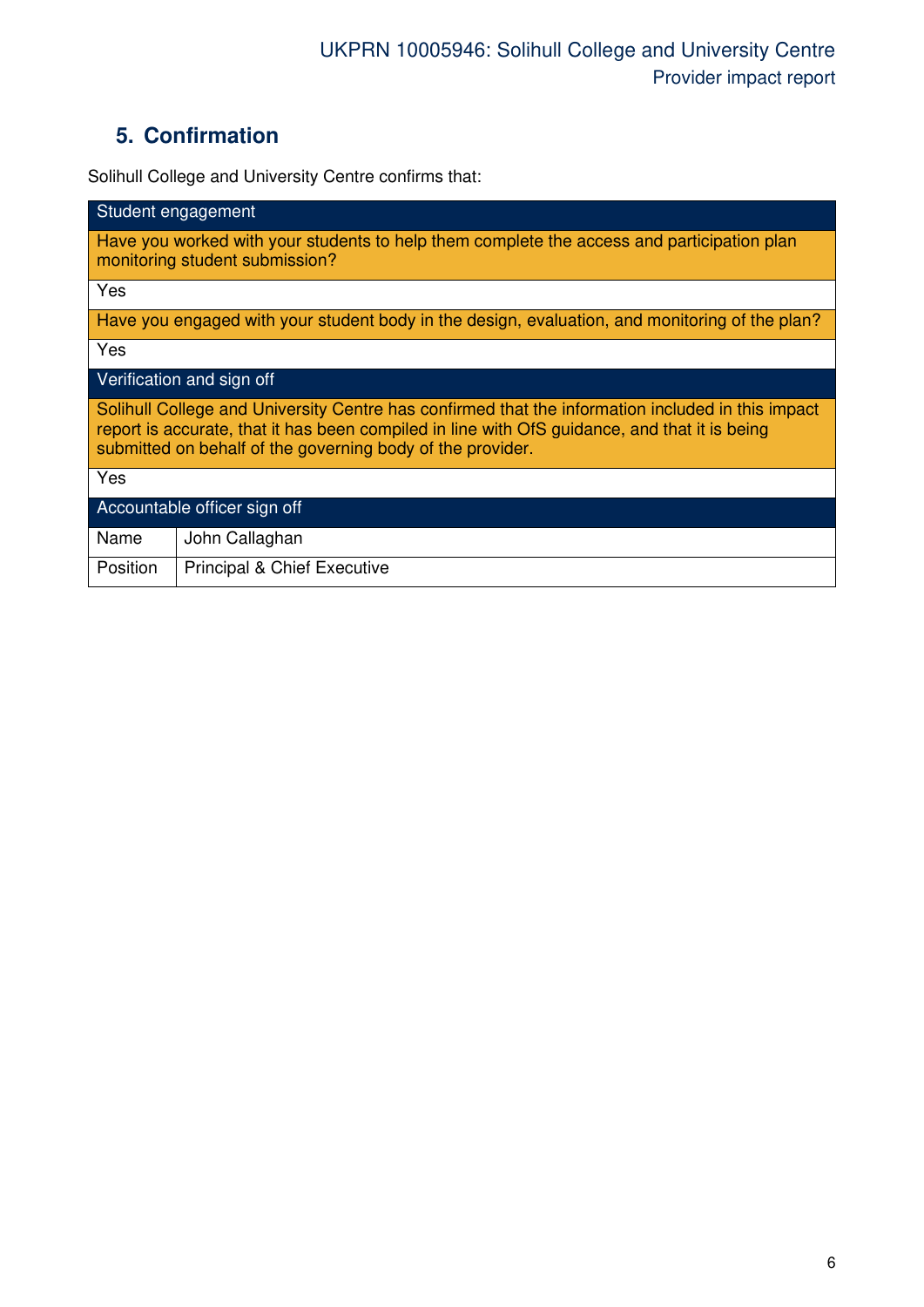### **Annex A: Commentary on progress against targets**

Solihull College and University Centre's commentary where progress against targets was less than expected.

No data was returned for this section in Solihull College and University Centre's monitoring return submission.